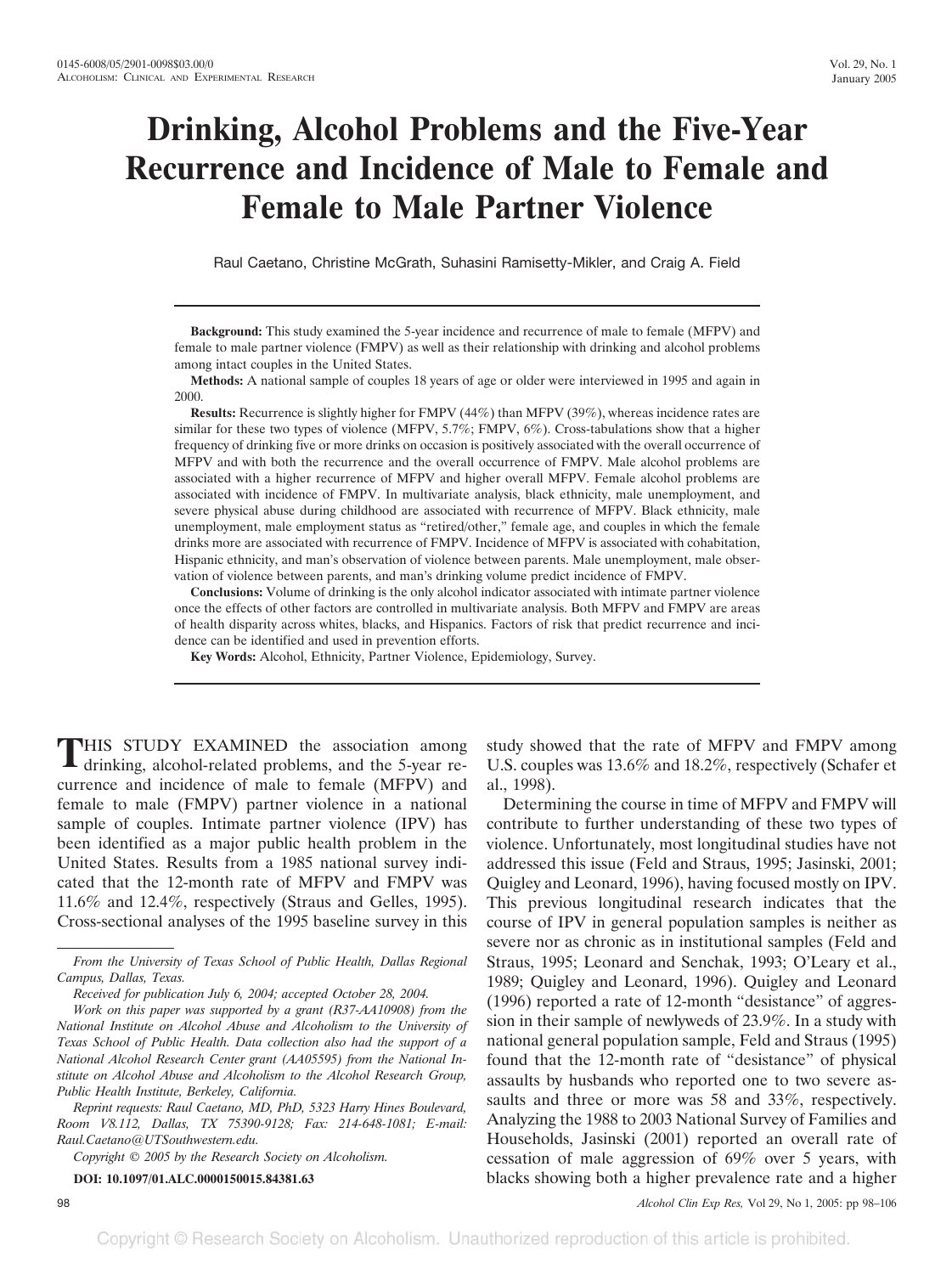remission rate of IPV than whites. Finally, O'Leary et al. (1989) reported on MFPV and FMPV in a community sample of couples at premarriage and 30 months after marriage. There were no statistically significant differences in the rates of FMPV and MPFV at 30 months (25 and 32%), and the stability of aggression was higher for women than men. Common to all of these previous longitudinal analyses is that the recurrence of IPV is related to severity. In general, those who engaged in severe violence were more likely than those who engaged in moderate violence to report continued violence at follow-up.

Alcohol plays an important role in IPV. However, most of the research on drinking and IPV is cross-sectional. An overview of studies of IPV estimated that men are drinking at the time of the event in  $\sim$ 45% of cases (range across all studies is  $6-57\%$ ) and women are drinking in  $\sim 20\%$  of such events (range 10–27%) (Roizen, 1993). Another review concluded that the association between alcohol and violence is not trivial, with the largest associations being observed between chronic alcohol use and IPV (Lipsey et al., 1997). There is also evidence that alcohol is associated with more severe injuries and with greater chronicity of violence (Brecklin and Ullman, 2002; Quigley and Leonard, 1999, 2000; Reider et al., 1988). Previous crosssectional analysis of the 1995 baseline survey in the research reported here showed that between 27 and 41% of the men and 4 to 24% of the women, depending on ethnicity, were drinking at the time of the violent incident (Caetano et al., 2000). Alcohol-related problems among women in the community have been identified as a significant predictor of MFPV among whites, blacks, and Hispanics; alcohol-related problems among men predicted partner violence only among blacks (Cunradi et al., 1999). Alcohol dependence indicators (e.g., withdrawal symptoms, alcohol tolerance), as compared with alcohol-related social problems (e.g., loss of job, legal problems), seem to be particularly strong predictors of IPV among blacks, independent of who in the couple reports the problems (Caetano et al., 2001).

Longitudinal research also shows a positive relationship between drinking and IPV. Leonard and Senchak (1996) reported a positive relationship between male average daily alcohol consumption and male marital aggression 1 year later. In contrast, female drinking was not related to male marital aggression 1 year later. However, in subsequent analyses of male marital aggression during the second and third years of marriage, Quigley and Leonard (2000) reported that male drinking was related to aggression only when the woman was a light drinker. In another analysis of the same sample of newlyweds, Quigley and Leonard (1999) reported an association between drinking and the frequency of severe marital aggression for couples who reported high verbal conflict behavior. A previous longitudinal analysis of data in this study showed that black and Hispanic couples were approximately three times more likely than white couples to report MFPV at follow-up (Field and Caetano, 2003). Couples in the two minority groups were also two times more likely than whites to report FMPV at follow-up. Multivariate models predicting MFPV and FMPV in 2000, using 1995 baseline variables, showed that female alcohol problems in 1995 were positively associated with the presence of MFPV in 2000 among blacks, and male alcohol consumption was positively associated with FMPV in 2000 among whites. Thus, the association among average number of drinks consumed, the frequency of drinking five or more drinks on an occasion, and alcohol problems was not consistent across ethnic groups or particularly strong.

This study had two objectives: the first was to examine the association among drinking, alcohol-related problems, and the incidence and recurrence of MFPV and FMPV among U.S. couples between 1995 and 2000. Taking MFPV as an example, incidence is the proportion of couples who reported MFPV in 2000 but not in 1995 out of all of those who did not report MFPV in 1995. Recurrence is the proportion of couples who reported MFPV in both 1995 and 2000 out of all of those who reported MFPV in 1995. The second objective was to examine the predictors of recurrence and incidence of MFPV and FMPV, including volume of alcohol consumption, the frequency of drinking five or more drinks on an occasion, and alcohol problems.

As in previous analyses of this data set, overall theoretical guidance for the analysis is taken from the sociostructural or economic theory of violence as described by Straus and Gelles (1985), which suggests that factors such as racial discrimination, poverty, and unemployment lead to stressful life conditions and violence. Two other important predictors of MFPV and FMPV are drinking and alcohol problems (Caetano et al., 2000; Cunradi et al., 1999; Leonard and Quigley, 1999; Murphy et al., 2001). Other important predictors of IPV considered are victimization by physical abuse during childhood and the experience of observing threat or actual IPV between parents (Maxfield and Widom, 1996; Widom, 1989). Finally, the analyses control for the effects of sociodemographic factors. This is especially necessary when studying ethnic groups because of the potential confounding effect of socioeconomic status on the relationship between ethnicity and IPV.

#### MATERIALS AND METHODS

#### *Sample and Follow-up Rates*

At the time of the first interview (1995), participants in this study constituted a multistage random probability sample representative of married and cohabiting couples in 48 contiguous United States. All couples who were 18 years of age and older and living in randomly selected households were eligible to participate. This process identified 1925 couples, 1635 of whom completed the interview, for a response rate of 85%. Included in the sample were oversamples of black and Hispanic couples. In 2000, the 1635 couples who were interviewed previously were contacted again to participate in the 5-year follow-up. At follow-up, both members of 15 couples were either dead or incapacitated, leaving 1620 couples  $(1635 - 15)$  to be re-interviewed.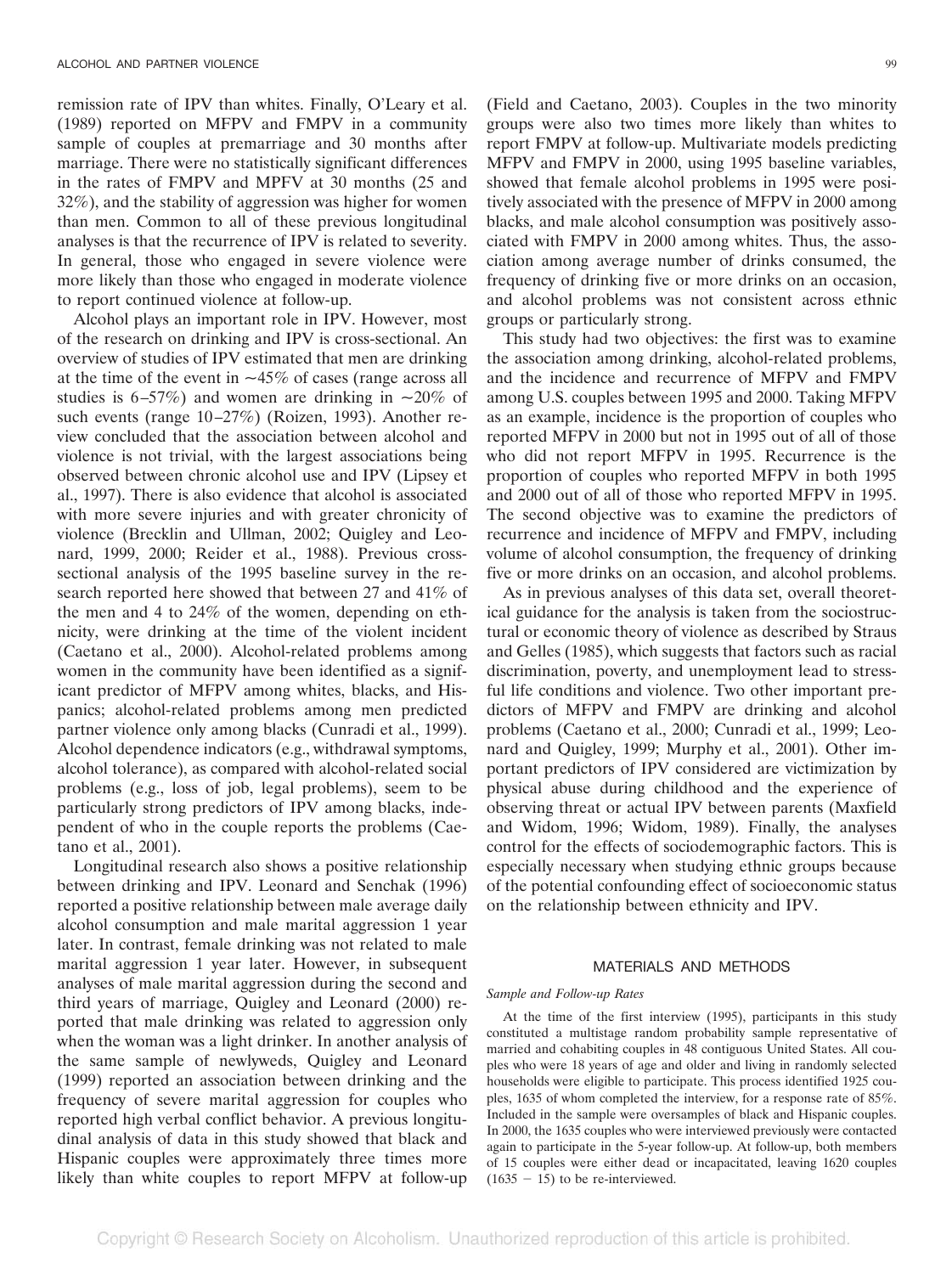Interviews were completed with 1392 couples, or 72% of the 1925 couples from the 1995 original eligible sample (or 85% of the couples actually interviewed in 1995). Among these couples, 1136 were still either married or living together with the same partner (intact) and are the focus of the analysis reported here in.

#### *Data Collection*

All participants signed a written informed consent before being interviewed. In both 1995 and 2000, face-to-face interviews were conducted in respondents' homes with standardized questionnaires in their preferred language (English or Spanish). Members of the couple were always interviewed independently. Interviews in which this independence seemed to be compromised were discarded  $(n = 20)$ .

#### *Nonresponse Analysis*

Nonresponse analysis is described by Caetano et al. (2003). Logistic regression indicated that among men, those who were 18 to 29 years of age at baseline were more likely than those who were 50 years of age or older to be lost to follow-up. Unemployed men at baseline were also more likely than employed men to be lost to follow-up. Women who were 40 to 49 years of age were two times more likely than women who were 50 years of age or older to be lost to follow-up. Also, women who reported being victimized by violence during their childhood were less likely to be among nonrespondents compared with those who were not victimized. The regression model in this nonresponse analysis accounted for only 5% of the variance in the response status variable. This model included variables that represented ethnicity, age, education, employment status, income, marital status, alcohol consumption, drinking problems, experience of childhood physical abuse, history of observation violence between parents, MFPV, and FMPV.

#### *Measurements*

#### IPV

In both 1995 and 2000, participants were asked about the occurrence of 11 violent behaviors that they may have perpetrated against their partners or that their partners may have perpetrated against them during the past year. The violence items were adapted from the Conflict Tactics Scale, Form R (Straus, 1995) and included threw something; pushed, grabbed, or shoved; slapped; kicked, bit or hit; hit or tried to hit with something; beat up; choked; burned or scalded; forced sex; threatened with a knife or gun; and used a knife or gun. Because of survey time constraints, no frequency data were collected. MFPV was considered present when the male partner informed perpetration of violence or the female partner informed victimization by her partner. The reverse is true for FMPV.

#### AVERAGE ALCOHOL CONSUMPTION PER WEEK

The respondent's frequency of drinking over the 12-month period before the survey was coded into 11 categories ranging from "never" to "three or more times a day." Quantity of consumption was assessed by asking for the proportion of drinking occasions on which the respondent drank five or six, three or four, and one or two glasses each of wine, beer, and liquor. This information on quantity and frequency of drinking wine, beer, and liquor was combined and used to estimate the average number of drinks of alcohol consumed weekly. A drink was defined as 1.5 oz of spirits, a 4-oz glass of wine, or a 12-oz can of beer, each of which contains  $\sim$ 12 g of absolute alcohol. See Dawson and Room (2000) and Room (2000) for a discussion of the history of these survey measures.

## FREQUENCY OF DRINKING FIVE OR MORE DRINKS ON **OCCASION**

The information on drinking wine, beer, and liquor was also coded to identify the frequency of drinking occasions in which respondents drank five or more drinks in the past 12 months. Respondents were divided into two groups: (1) drank five or more in the past 12 months and (2) all others.

## ALCOHOL PROBLEMS

The items included in the survey address 14 specific problem areas: salience of drinking, impaired control, withdrawal, relief drinking, tolerance, binge drinking, belligerence, accidents, health-related problems, work-related problems, financial problems, problems with the police, problems with the spouse, and problems with people other than the spouse. Respondents were divided into two groups: (1) those who reported any problem in the past 12 months and (2) those who did not report problems (reference group). See Dawson and Room (2000) and Gmel et al. (2000) for a discussion of the properties of these problem measures.

## PSYCHOSOCIAL VARIABLES: CHILDHOOD VIOLENCE VICTIMIZATION

Respondents were asked whether they had experienced any of the following acts at the hands of a parent or a caregiver during their childhood or adolescence: hit with something; beaten up; choked, burned, or scalded; threatened with a knife or gun; or had a knife or gun used against them. Respondents were divided into those who had had no such experiences (reference group), had been hit with something, or had experienced more severe forms of violence.

# CHILDHOOD EXPOSURE TO PARENTAL VIOL FNCF

Respondents were asked whether during their childhood or adolescence they had observed their parents or the people who raised them threaten one another with physical violence or actually be physically violent with one another. Individuals were categorized as never having observed violence or threat of violence (reference group), having observed threat of violence, and having observed actual physical violence.

#### **IMPULSIVITY**

Respondents were asked to rate their agreement on a four-point Likert scale of the following items pertaining to impulsivity: (1) "I often act on the spur of the moment without stopping to think"; (2) "You might say I act impulsively"; (3) "Many of my actions seem to be too hasty." Those who responded, "Quite a lot," or, "Some," to any one of the items were categorized as "impulsive," and those who responded, "A little," or, "Not at all," were categorized as not impulsive (reference group).

# *Sociodemographic Characteristics*

## ETHNIC IDENTIFICATION

Respondents who identified themselves as "black of Hispanic origin (Latino, Mexican, Central or South American, or any other Hispanic origin)" and "white of Hispanic origin (Latino, Mexican, Central or South American, or any other Hispanic origin)" were classified as Hispanic. Respondents who selected the category "black, not of Hispanic origin" were classified as black. Respondents who selected "white, not of Hispanic origin" were classified as white. The labels being used in this variable are a mixture of race (e.g., black and white) and ethnicity (e.g., Hispanic), but the variable is understood as representing ethnicity as a social construct.

# AGE

The age of respondents was measured continuously in years as the mean age of the man and the mean age of the woman.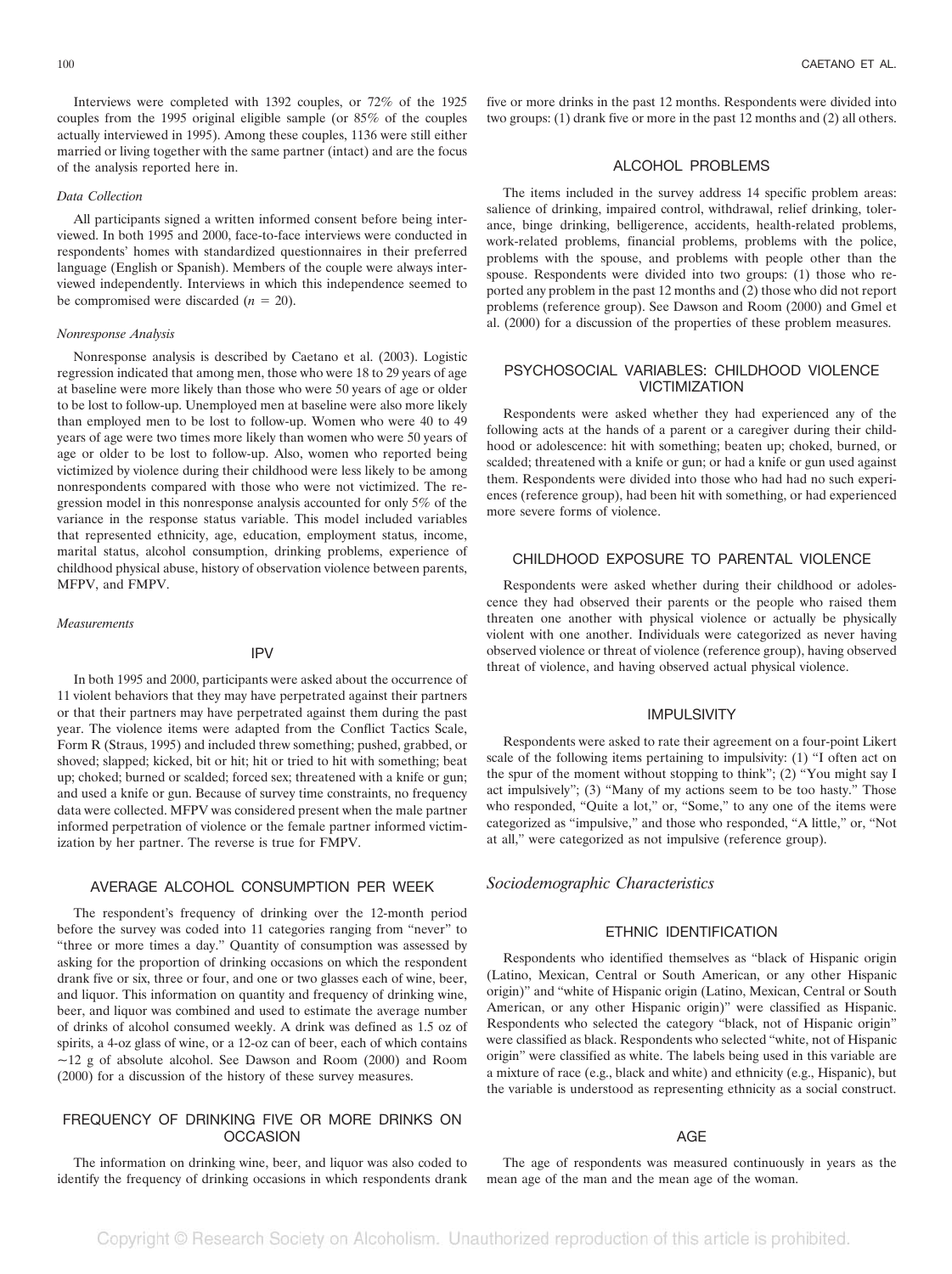|  |  |  |  |  |  | Table 1. Selected Drinking Indicators and Incidence, Recurrence, and All MFPV and FMPV |  |  |  |
|--|--|--|--|--|--|----------------------------------------------------------------------------------------|--|--|--|
|--|--|--|--|--|--|----------------------------------------------------------------------------------------|--|--|--|

|                                                                         | Abstainer                          | Drinks less than<br>once a week | Drinks 1 to<br>2 times a<br>week | Drinks 3 or<br>more times a<br>week |
|-------------------------------------------------------------------------|------------------------------------|---------------------------------|----------------------------------|-------------------------------------|
| Frequency of drinking                                                   |                                    |                                 |                                  |                                     |
| Male perpetrators                                                       |                                    |                                 |                                  |                                     |
| Recurrence vs. no MFPV 1995 or 2000                                     | 4.6(293)                           | 3.4(291)                        | 7.4 (132)                        | 8.0(157)                            |
| Incidence vs. no violence 1995 or 2000                                  | 6.2(295)                           | 4.7 (295)                       | 9.0(140)                         | 4.4 (152)                           |
| All MFPV 2000 vs. no violence 2000                                      | 9.9(332)                           | 7.7 (315)                       | 13.5 (167)                       | 11.4 (183)                          |
| Female perpetrators                                                     |                                    |                                 |                                  |                                     |
| Recurrence vs. no FMPV 1995 or 2000                                     | 5.5(432)                           | 9.2(303)                        | 11.6 (67)                        | 9.1(52)                             |
| Incidence vs. no violence 1995 or 2000                                  | 6.4 (439)                          | 6.0(292)                        | 7.8(61)                          | 2.7(46)                             |
| All FMPV 2000 vs. no violence 2000                                      | 10.6(516)                          | 13.2 (361)                      | 15.9 (76)                        | 10.1(60)                            |
|                                                                         | Not in past 12<br>months/abstainer | Less than<br>once a month       |                                  | Once a month<br>or more             |
| Frequency of drinking five or more drinks per occasion (past 12 months) |                                    |                                 |                                  |                                     |
| Male perpetrators                                                       |                                    |                                 |                                  |                                     |
| Recurrence vs. no MFPV 1995 or 2000                                     | 3.4(560)                           |                                 | 4.9 (186)                        | 16.0 (128)                          |
| Incidence vs. no violence 1995 or 2000                                  | 4.2(562)                           |                                 | 8.2(190)                         | 8.9 (131)                           |
| All MFPV 2000 vs. no violence 2000 <sup>a</sup>                         | 7.2 (616)                          | 11.6(215)                       |                                  | 21.0 (167)                          |
|                                                                         | Not in past 12<br>months/abstainer |                                 | 1 to 2 times                     | 3 or more times                     |
| Female perpetrators                                                     |                                    |                                 |                                  |                                     |
| Recurrence vs. no FMPV 1995 or 2000 <sup>a</sup>                        | 5.2(753)                           |                                 | 21.5(54)                         | 31.7(47)                            |
| Incidence vs. no violence 1995 or 2000                                  | 5.7 (756)                          |                                 | 9.6(43)                          | 9.6(39)                             |
| All FMPV 2000 vs. no violence 2000 <sup>a</sup>                         | 9.7(886)                           |                                 | 24.2 (63)                        | 28.6 (64)                           |

Numbers in parentheses are unweighted denominators for rates.  $a p < 0.05, \chi^2$ .

#### INCOME

**Table 2.** Alcohol Problems and Proportion of Recurrence, Incidence, and All MFPV and FMPV

Respondents were asked to identify from among 12 categories the one into which their total 1994 pretax household income fell. For the present analysis, income categories were grouped as follows: (1) up to \$10,000; (2) \$10,001 to \$20,000; (3) \$20,001 to \$30,000; (4) \$30,001 to \$40,000; (5) \$40,001 and more.

## MARITAL STATUS

Couples were classified as either cohabiting or married (reference group).

#### EMPLOYMENT STATUS

Male respondents were categorized into three employment categories: unemployed (unemployed or laid off and looking for work, unemployed and not looking for work, never worked for pay), retired or other (disabled, in school, volunteer, in job training program), and employed (work full time, work part time, have a job but not at work because of temporary illness, self-employed), which was the reference group. Female respondents were categorized into four employment categories: homemaker, unemployed, retired or other (disabled, in school, volunteer, in job training program), and employed (reference group).

#### DATA ANALYSIS

Analyses were conducted with the Software for Survey Data Analysis (SUDAAN) (Research Triangle Institute, 2002) to take into account the potential influence of the complex multicluster sampling design in estimating standard errors. Analyses were also conducted on data weighted to correct for probability of selection into the sample and nonresponse rates. In addition, a poststratification weight was calculated to adjust the sample to known population distributions on certain demographic variables (ethnicity of the household informant, metropolitan status, and region of the country). The assessment of statistical significance in Tables 1 and 2 was done with a  $\chi^2$  test. In Table 1, the distribution of recurrence of MFPV and FMPV across the categories of frequency of drinking and frequency

Alcohol Problems No Alcohol Problems Male perpetrators Recurrence vs. no MFPV 1995 or 2000<sup>a</sup> 18.5 (116) 4.1 (758) Incidence vs. no violence 1995 or 2000 14.1 (112) 4.9 (771) MFPV 2000 vs. no violence  $2000^b$  24.5 (149) 8.4 (849) Female perpetrators Recurrence vs. no FMPV 1995 or 2000 25.4 (51) 6.9 (803) Incidence vs. no violence 1995 or  $2000<sup>b</sup>$  0.6 (36) 6.3 (802) FMPV 2000 vs. no violence 2000 20.2 (64) 11.6 (949)

Numbers in parentheses are unweighted denominators for rates.

 $a p < 0.05$ ,  $b p < 0.01$ ,  $\chi^2$ .

of drinking five or more on an occasion was contrasted with no MFPV or no FMPV in 1995 and 2000, respectively. The distributions of new cases (incidence) of MFPV and FMPV were contrasted with that for no violence in 1995 or 2000. The distributions of all MFPV and all FMPV in 2000 were contrasted with that for no violence in 2000. Table 2 uses the same contrasts. The multivariate analysis in Tables 3 and 4 uses the MUL-TILOG PROC of SUDAAN to implement multinomial logistic models and examine the 1995 predictors of incidence and recurrence of MFPV and FMPV. Three groups constitute the dependent variable: (1) no IPV in 1995 and 2000, (2) IPV in 2000 but not in 1995 (incidence), and (3) IPV in both 1995 and 2000 (recurrence). The reference group is the group of couples who did not report any type of violence in 1995 and in 2000.

#### RESULTS

## *Sample Characteristics*

In 1995, the mean age for men in the sample was 47.2  $(SE = 0.74)$ , whereas in 2000, this was 52.1 (SE = 0.84). The mean age for women in 1995 was  $44.6$  (SE = 0.69) and in 2000 was 49.5 ( $SE = 0.80$ ). Approximately 90% of the couples in 1995 were married compared with 97% in 2000.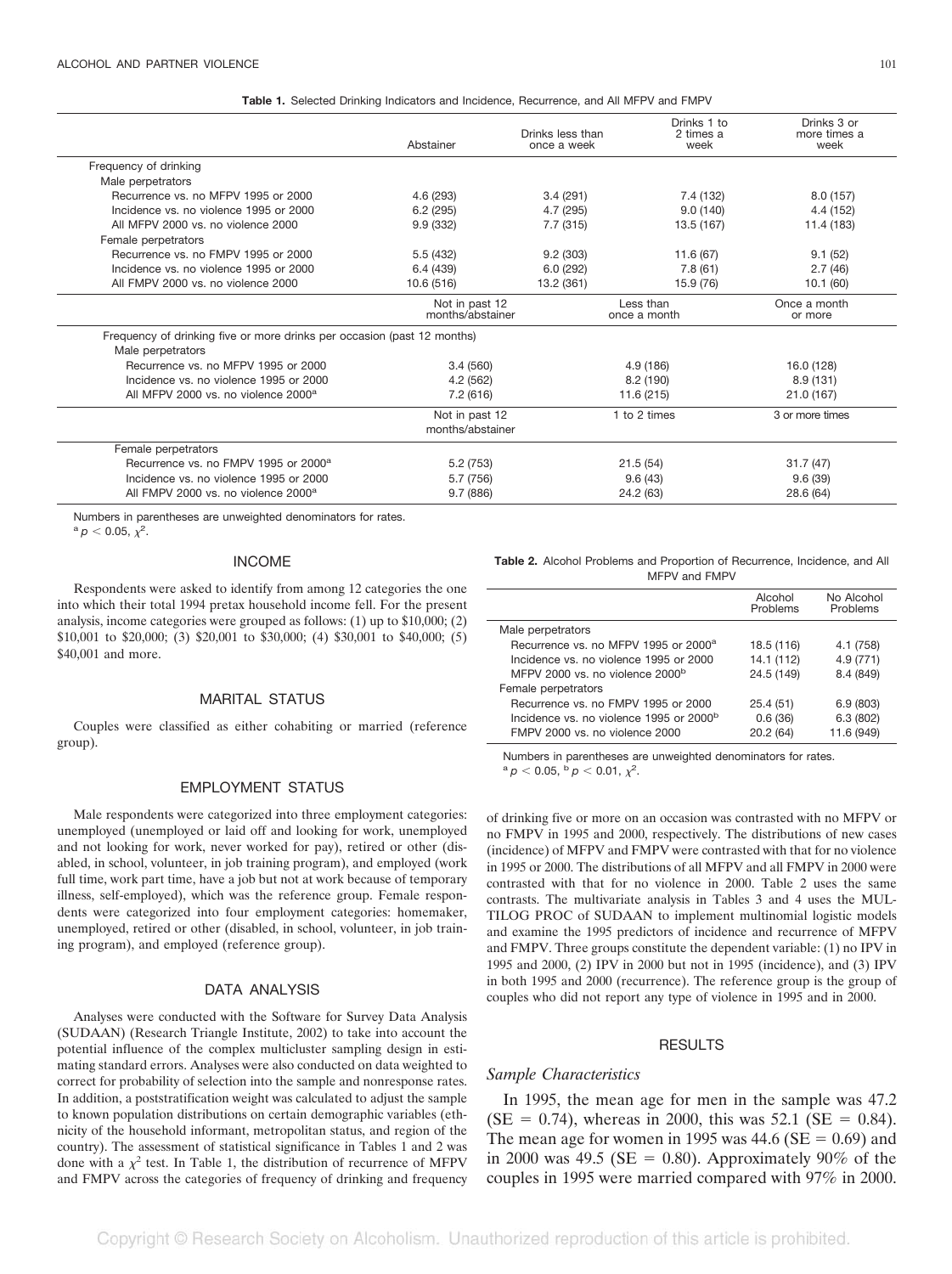|  |  | Table 3. ORs and 95% Cls From Multivariate Multinomial Logit Model of Recurrence and Incidence of MFPV: 1995 to 2000 |  |
|--|--|----------------------------------------------------------------------------------------------------------------------|--|
|  |  |                                                                                                                      |  |

|                                                               | Recurrence (ref: no violence) |                | Incidence (ref: no violence) |                |
|---------------------------------------------------------------|-------------------------------|----------------|------------------------------|----------------|
|                                                               | <b>OR</b>                     | CI             | <b>OR</b>                    | CI             |
| Male age                                                      | 0.9                           | $0.86 - 1.07$  | 0.9                          | $0.88 - 1.04$  |
| Female age                                                    | 0.9                           | $0.88 - 1.05$  | 0.9                          | $0.88 - 1.06$  |
| Cohabitating (ref: married)                                   | 1.8                           | $0.69 - 4.65$  | 4.2 <sup>b</sup>             | 1.58-11.23     |
| Couple income (ref: up to \$10,000)                           |                               |                |                              |                |
| \$10,001-\$20,000                                             | 0.5                           | $0.18 - 1.56$  | 3.5                          | $0.77 - 16.03$ |
| \$20,001-\$30,000                                             | 0.7                           | $0.24 - 2.00$  | 0.7                          | $0.19 - 2.91$  |
| \$30,001-\$40,000                                             | 1.0                           | $0.28 - 3.55$  | 1.0                          | $0.24 - 4.60$  |
| \$40,001 and more                                             | 0.9                           | $0.36 - 2.39$  | 3.9                          | $0.88 - 17.62$ |
| Black (ref: white)                                            | 2.7 <sup>a</sup>              | $1.22 - 6.21$  | 2.0                          | $0.70 - 5.72$  |
| Hispanic (ref: white)                                         | 1.4                           | $0.62 - 3.05$  | 3.4 <sup>a</sup>             | 1.18-9.54      |
| Mixed/other (ref: white)                                      | 0.6                           | $0.18 - 2.04$  | 0.9                          | $0.33 - 2.72$  |
| Male employment (ref: employed)                               |                               |                |                              |                |
| Unemployed                                                    | 3.4 <sup>a</sup>              | 1.08-11.03     | 0.2                          | $0.03 - 1.09$  |
| Retired/other                                                 | 1.2                           | $0.41 - 3.49$  | 1.8                          | $0.54 - 6.07$  |
| Female employment (ref: employed)                             |                               |                |                              |                |
| Unemployed                                                    | 0.6                           | $0.19 - 1.82$  | 0.4                          | $0.13 - 1.49$  |
| Homemaker                                                     | 0.7                           | $0.28 - 1.88$  | 1.6                          | $0.69 - 3.67$  |
| Retired/other                                                 | 2.4                           | $0.65 - 8.61$  | 1.5                          | $0.31 - 7.05$  |
| Male alcohol problems (ref: no)                               | 2.2                           | $0.71 - 6.63$  | 1.6                          | $0.53 - 4.87$  |
| Female alcohol problems (ref: no)                             | 1.6                           | $0.37 - 6.61$  | 1.4                          | $0.27 - 7.27$  |
| Male: 5 or more drinks per occasion (ref: not in past year)   | 0.9                           | $0.20 - 4.09$  | 0.8                          | $0.33 - 1.90$  |
| Female: 5 or more drinks per occasion (ref: not in past year) | 1.8                           | $0.49 - 6.34$  | 1.3                          | $0.35 - 4.81$  |
| Male average alcohol volume per week (five standard drinks)   | 1.0                           | $0.96 - 1.14$  | 0.9                          | $0.81 - 1.09$  |
| Female average alcohol volume per week (five standard drinks) | 1.0                           | $0.79 - 1.32$  | 0.7                          | $0.08 - 1.42$  |
| Male observed parental violence (ref: no)                     |                               |                |                              |                |
| Observed parental violence                                    | 1.5                           | $0.59 - 3.83$  | 3.1 <sup>a</sup>             | $1.20 - 7.81$  |
| Observed threat of parental violence                          | 0.6                           | $0.27 - 1.52$  | 1.7                          | $0.52 - 5.74$  |
| Female observed parental violence (ref: no)                   |                               |                |                              |                |
| Observed parental violence                                    | 0.5                           | $0.22 - 1.32$  | 0.7                          | $0.30 - 1.57$  |
| Observed threat of parental violence                          | 2.8                           | $0.73 - 10.97$ | 0.6                          | $0.13 - 3.00$  |
| Male childhood physical abuse (ref: no)                       |                               |                |                              |                |
| Severe                                                        | 4.6 <sup>b</sup>              | 1.47-14.66     | 1.0                          | $0.31 - 3.43$  |
| Hit                                                           | 1.4                           | $0.48 - 3.96$  | 2.4                          | $0.88 - 6.33$  |
| Female childhood physical abuse (ref: no)                     |                               |                |                              |                |
| Severe                                                        | 4.2 <sup>a</sup>              | 1.25-14.24     | 3.0                          | 0.74-12.26     |
| Hit                                                           | 0.7                           | $0.29 - 1.57$  | 1.4                          | $0.72 - 2.61$  |
| Male impulsivity (ref: not impulsive)                         | 1.1                           | $0.56 - 2.38$  | 2.2 <sup>a</sup>             | 1.08-4.47      |
| Female impulsivity (ref: not impulsive)                       | 1.2                           | $0.63 - 2.48$  | 1.2                          | $0.54 - 2.77$  |

 $a$   $p$  < 0.05.

 $\frac{b}{p}$   $> 0.01$ .

Male employment rates were 74% in both 1995 and 2000. Employment rates among women were 61% in 1995 and 63% in 2000. Mean family annual income was \$42,222 in 1995 and \$49,271 in 2000. In 1995, ~82% of the men and 85% of the women had high school education or more. In 2000, the proportions were 85% for men and 87% for women. Because of oversampling of blacks and Hispanics, the ethnic composition of the sample was adjusted by weighting in both 1995 and 2000 to conform to the U.S. population.

# *Prevalence, Incidence, and Recurrence of MFPV and FMPV*

The prevalence of both MFPV [10%; 95% confidence interval (CI): 7.6 –12.4)] and FMPV (12%; 95% CI: 9.3– 14.7) in 2000 was lower than in 1995 [MFPV, 12% (95% CI: 9.1–14.9); FMPV, 16% (95% CI:12.9 –19.1)]. Recurrence was slightly higher for FMPV (44%; 95% CI: 32–56) than MFPV (39%; 95% CI: 26.8 –51.2), whereas incidence rates were similar for these two types of violence [MFPV, 5.7% (95% CI: 3.8 –7.6); FMPV, 6% (95% CI: (4.3–7.9)].

## *MFPV and FMPV by Selected Drinking Indicators*

There is no association between the overall frequency of drinking and male involvement in recurrence of MFPV, incidence of MFPV, and all MFPV (recurrent plus incident cases; Table 1). Men's frequency of drinking five or more drinks is not associated with recurrence or incidence of MFPV, but it is positively associated with prevalence of all MFPV in 2000. The rate of MFPV among men who drink five or more drinks on an occasion once a month or more often is three times higher than among those who are abstainers or drink but do not report drinking five or more drinks on an occasion.

There is no association between overall frequency of drinking and female involvement in recurrence of FMPV, incidence of FMPV, and all FMPV. However, there is a positive relationship between women's frequency of drinking five or more drinks on occasion and recurrence of FMPV and all FMPV.

With regard to mean alcohol consumption (data not shown), men's mean volume of drinks consumed per week is larger for those who reported recurrence of MFPV than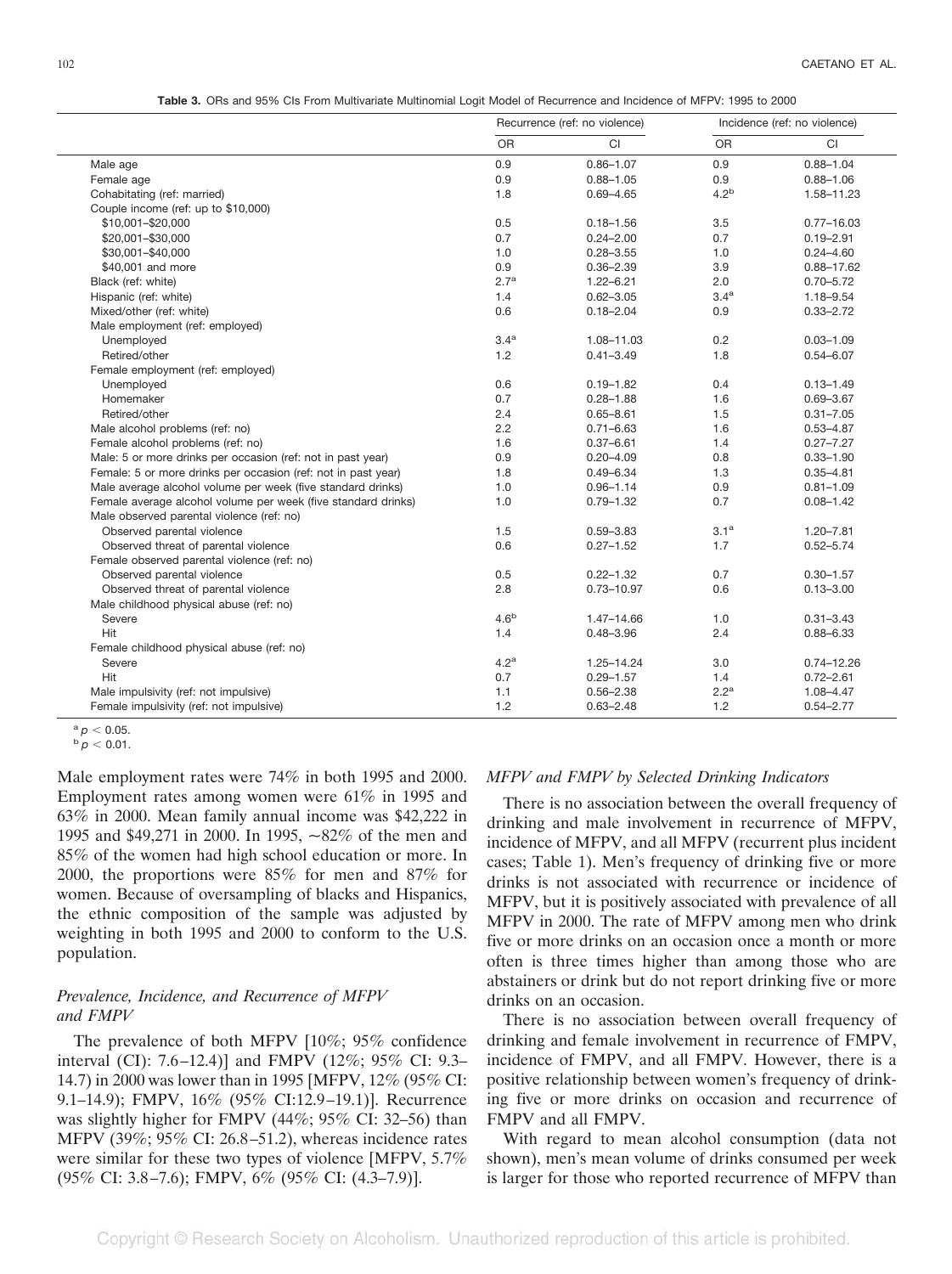|                                                               | Recurrence (ref: no violence) |                | Incidence (ref: no violence) |                |
|---------------------------------------------------------------|-------------------------------|----------------|------------------------------|----------------|
|                                                               | <b>OR</b>                     | CI             | <b>OR</b>                    | <b>CI</b>      |
| Male age                                                      | 1.0                           | $0.91 - 1.10$  | 0.9                          | $0.88 - 1.03$  |
| Female age                                                    | 0.8 <sup>b</sup>              | $0.76 - 0.96$  | 1.0                          | $0.91 - 1.07$  |
| Cohabitating (ref: married)                                   | 1.3                           | $0.54 - 3.29$  | 0.8                          | $0.27 - 2.28$  |
| Couple income (ref: up to \$10,000)                           |                               |                |                              |                |
| \$10,001-\$20,000                                             | 0.3                           | $0.08 - 1.26$  | 1.2                          | $0.34 - 4.22$  |
| \$20,001-\$30,000                                             | 0.2 <sup>a</sup>              | $0.07 - 0.72$  | 0.6                          | $0.16 - 2.47$  |
| \$30,001-\$40,000                                             | 0.2                           | $0.03 - 1.21$  | 0.7                          | $0.14 - 3.09$  |
| \$40,001 and more                                             | 0.5                           | $0.18 - 1.41$  | 1.1                          | $0.36 - 3.76$  |
| Black (ref: white)                                            | 3.5 <sup>a</sup>              | 1.34-9.00      | 2.2                          | $0.74 - 6.48$  |
| Hispanic (ref: white)                                         | 1.5                           | $0.63 - 3.41$  | 1.6                          | $0.57 - 4.70$  |
| Mixed/other (ref: white)                                      | 2.3                           | $0.96 - 5.77$  | 0.5                          | $0.17 - 1.49$  |
| Male employment (ref: employed)                               |                               |                |                              |                |
| Unemployed                                                    | 17.3 <sup>b</sup>             | $3.81 - 78.35$ | 4.5 <sup>a</sup>             | 1.42-14.40     |
| Retired/other                                                 | 3.5 <sup>a</sup>              | 1.04-11.87     | 1.6                          | $0.44 - 5.63$  |
| Female employment (ref: employed)                             |                               |                |                              |                |
| Unemployed                                                    | 0.5                           | $0.11 - 2.11$  | 1.2                          | $0.37 - 3.78$  |
| Homemaker                                                     | 1.0                           | $0.37 - 2.86$  | 0.9                          | $0.34 - 2.49$  |
| Retired/other                                                 | 0.1                           | $0.01 - 1.64$  | 2.0                          | $0.51 - 7.49$  |
| Male alcohol problems (ref: no)                               | 0.8                           | $0.24 - 2.51$  | 0.8                          | $0.22 - 3.02$  |
| Female alcohol problems (ref: no)                             | 2.0                           | $0.64 - 6.58$  | 0.1                          | $0.01 - 1.03$  |
| Male: 5 or more drinks per occasion (ref: not in past year)   | 1.6                           | $0.61 - 4.30$  | 0.6                          | $0.17 - 1.82$  |
| Female: 5 or more drinks per occasion (ref: not in past year) | 3.1                           | $0.94 - 10.12$ | 2.5                          | $0.91 - 7.13$  |
| Male average alcohol volume per week (five standard drinks)   | 1.1                           | $0.99 - 1.22$  | 1.1 <sup>a</sup>             | $1.04 - 1.24$  |
| Female average alcohol volume per week (five standard drinks) | 1.2 <sup>a</sup>              | $1.02 - 1.29$  | 0.9                          | $0.24 - 1.57$  |
| Male observed parental violence (ref: no)                     |                               |                |                              |                |
| Observed parental violence                                    | 1.1                           | $0.29 - 4.19$  | 3.2 <sup>a</sup>             | 1.30-7.88      |
| Observed threat of parental violence                          | 1.1                           | $0.38 - 3.04$  | 2.3                          | $0.67 - 7.98$  |
| Female observed parental violence (ref: no)                   |                               |                |                              |                |
| Observed parental violence                                    | 0.7                           | $0.22 - 2.09$  | 0.7                          | $0.26 - 2.02$  |
| Observed threat of parental violence                          | 3.4                           | $0.79 - 14.73$ | 0.4                          | $0.07 - 2.59$  |
| Male childhood physical abuse (ref: no)                       |                               |                |                              |                |
| Severe                                                        | 2.6                           | $0.76 - 8.74$  | 1.1                          | $0.22 - 5.26$  |
| Hit                                                           | 1.5                           | $0.54 - 4.02$  | 1.9                          | $0.66 - 5.46$  |
| Female childhood physical abuse (ref: no)                     |                               |                |                              |                |
| Severe                                                        | 2.7                           | $0.68 - 11.22$ | 3.9                          | $0.97 - 15.58$ |
| Hit                                                           | 1.1                           | $0.43 - 2.79$  | 1.0                          | $0.41 - 2.44$  |
| Male impulsivity (ref: not impulsive)                         | 1.5                           | $0.63 - 3.78$  | 1.5                          | $0.67 - 3.33$  |
| Female impulsivity (ref: not impulsive)                       | 1.7                           | $0.73 - 3.91$  | 0.7                          | $0.36 - 1.38$  |

 $a$   $p$  < 0.05.

 $\frac{b}{p}$   $> 0.01$ .

for those who did not report violence  $(13.7, SE = 3.4; 6.1,$  $SE = 1.1; p = 0.02$ ). There is no difference in the volume of consumption for men who reported incidence of MFPV and no violence  $(6.2, SE = 2.1; 6.1, SE = 1.1)$ . Among women who reported recurrence and incidence of FMPV, the mean number of drinks consumed per week is 3.5  $(SE = 1)$  and 1.1  $(SE = 0.2)$ , respectively. These mean figures are not different from those reported by women in the no violence group  $(1.7, SE = 0.3)$ .

# *Recurrence and Incidence of MFPV and FMPV by Alcohol Problems*

The rate of recurrence of both MFPV and FMPV is larger among perpetrators with alcohol problems than among those without problems (Table 2). The result for MFPV reaches statistical significance. Although the result for FMPV is not significant, it is worth noticing that the rate of recurrence of FMPV is approximately four times higher among women with alcohol problems than among women without alcohol problems. Differences in incidence rates between those with and without alcohol problems are significant only for FMPV. However, the direction of the relationship is unexpected: the incidence rate is higher among women without problems.

# *Predictors of Incidence and Recurrence of MFPV and FMPV*

Some of the drinking-related variables, especially alcoholrelated problems, have odds ratios  $(ORs) > 1$  in the analysis of recurrence and incidence of MFPV (Table 3). However, none shows a statistically significant association with the outcomes examined in Table 3. MFPV is more likely to recur among black couples than among whites, among couples in which the man is unemployed, and among couples in which either the man or the woman reports experiencing severe childhood abuse. MFPV incidence is more likely among Hispanic couples, cohabiting couples, couples in which the man reports observing actual violence between parents, and couples in which the man scores high in impulsivity.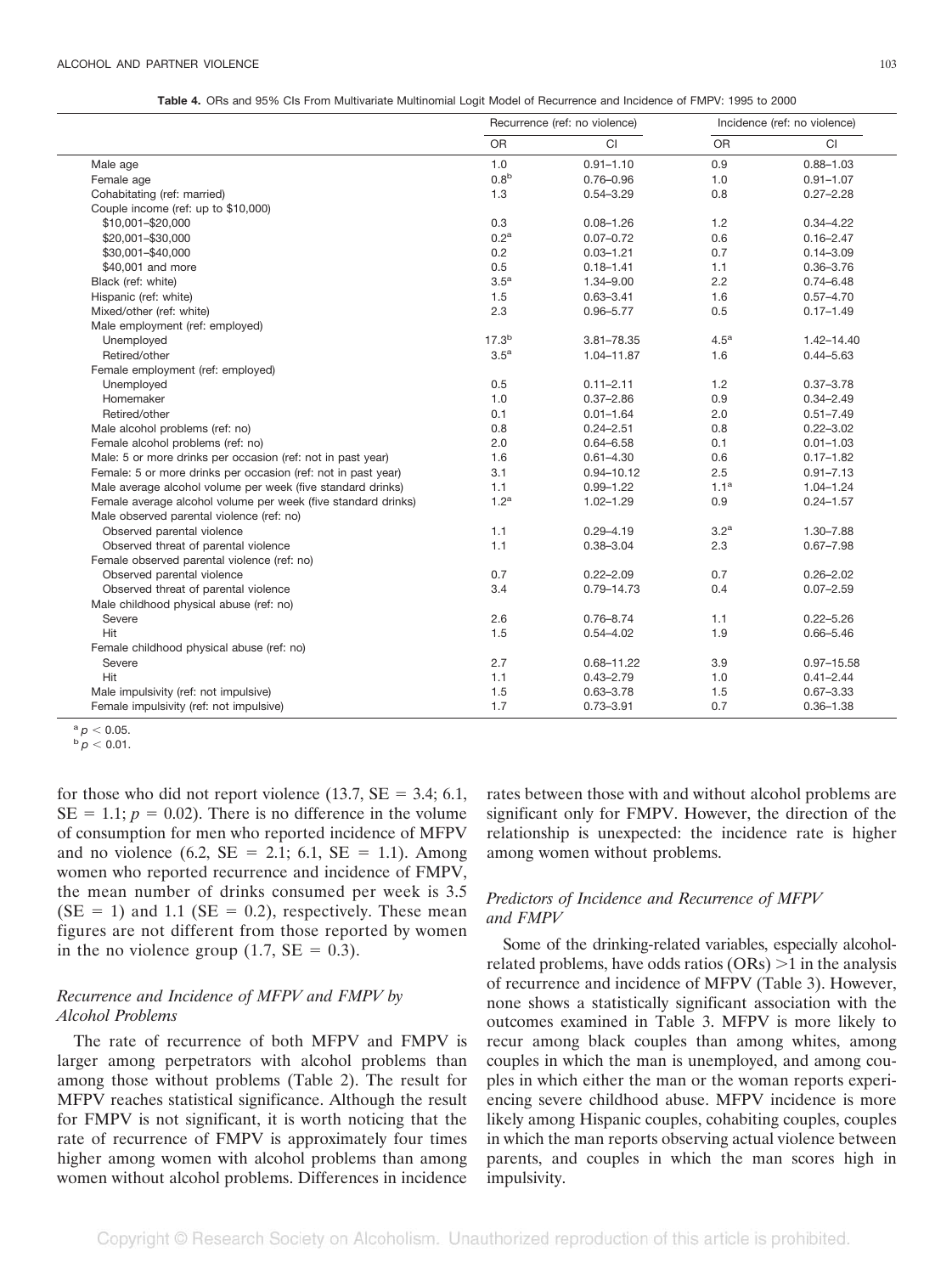Female alcohol volume and male alcohol volume are associated with an increased likelihood of recurrence and incidence of FMPV, respectively. In addition, FMPV is more likely to recur in black couples and in couples in which the man is unemployed or in the "retired/other" employment status category. Finally, incidence of FMPV is more likely among couples in which the man is unemployed and among couples in which the man observed violence between parents.

# **DISCUSSION**

# *Association Between MFPV and FMPV Recurrence, Incidence, and Drinking and Alcohol Problems*

None of the bivariate associations between recurrence and incidence of MFPV and all MFPV and overall frequency of drinking are statistically significant. However, the overall perpetration of MFPV, without distinction of whether these are incident or recurrent cases, increases significantly with the frequency of drinking five or more drinks on occasion. Recurrence and all FMPV is statistically (positively) associated with women's (the perpetrators) frequency of drinking five or more drinks on an occasion. The literature shows consistent associations between drinking and intimate partner violence (Brecklin and Ullman, 2002; Caetano et al., 2000; Lipsey et al., 1997; Quigley and Leonard, 1999, 2000; Reider et al., 1988). The results here are more consistent for the frequency of drinking five or more on an occasion, present both among men and women, than for the overall frequency of drinking. One potential explanation for the discrepancy between results herein and previous research regarding the overall frequency of drinking and its link to partner violence is that the previous findings do not apply to the association between drinking and recurrence and incidence of MFPV and FMPV. It is also possible that the current results are associated with the representation of the drinking variables in the analysis. That is, in general population samples, most drinkers tend to be grouped at lower levels of consumptions, and very heavy drinkers are relatively rare. The highest category in the variable representing overall frequency of drinking is "three or more times a week." This is not a high cutoff point, and its use may have made it impossible to detect effects of drinking on violence at higher levels of drinking. Also, despite these relatively low cutoff points for frequency of drinking and frequency of drinking five or more drinks on an occasion, some of the groups in the analyses are small, which may have resulted in lack of power to detect existing differences. Therefore, the conclusions that can be drawn regarding the relationship of these various forms of violence with volume of drinking are limited.

The analysis of the association between recurrence and incidence and alcohol problems shows statistically significant associations between problems and recurrence of MFPV and all MFPV. There also is a statistically significant association between incidence of FMPV and absence of alcohol problems. This is, of course, unexpected. As reported before in cross-sectional analysis of this data set using the 1995 survey (Cunradi et al., 1999), rates of alcohol problems for men, women, or both are higher among couples who reported MFPV or FMPV than among those who reported no violence. Again, here the analysis is focused on recurrent and incident cases and alcohol problems, which makes it difficult to compare these results with others in the literature, which focus on cross-sectional cases. Crosssectional cases are a combination of incident, continuing, and recurrent cases.

# *Predictors of Recurrence and Incidence*

First, regarding the drinking-related variables and alcohol problems, the results from the multivariate analysis show that the only statistically significant ORs are those for the association between volume of drinking and recurrence and incidence of FMPV. The relationship between drinking and IPV and drinking and alcohol problems has been well established in the literature (Leonard and Jacob, 1988; Roizen, 1997). In addition, several of the ORs for the associations between alcohol problems and recurrence and incidence of MFPV, and drinking five or more and recurrence and incidence of FMPV are  $>1$ , but their 95% CIs include 1. It is possible that, as stated above, this lack of statistical significance is due to lack of power. Also, the results can be interpreted as suggesting that alcohol problems and the pattern of consumption (five or more drinks on an occasion) are important risk factors for the outcomes in question as much as the overall volume of consumption. There has been a renewed interest in patterns of drinking and their relationship with problems in alcohol epidemiology (Babor et al., 2003). Drinking five or more drinks per occasion adds to the risk of developing a number of problems above and beyond that associated with volume of drinking (Caetano et al., 1997; Midanik et al., 1996).

Predictors of the recurrence of MFPV and FMPV are similar. Blacks are more likely than whites to report recurrence of both MFPV and FMPV. This result is in accordance with a previous analysis focusing on cross-ethnic difference in IPV (Caetano et al., 2004) but somewhat in contrast with Jasinski's finding of a higher remission for MFPV among blacks than whites (Jasinski, 2001). A potential reason for this discrepancy is the difference in definition of male-perpetrated violence between this study and that of Jasinski. This author defined IPV as male perpetrated only, and data were collected from one member of the couple only, not from both, as in the current study. Couples in which the man is unemployed are also more likely to report recurrence of MFPV and FMPV. The effect of unemployment is probably due to an increased level of stress associated with this difficult event. A difference between the predictors of MFPV and FMPV is that couples of mixed ethnicity are approximately two times more likely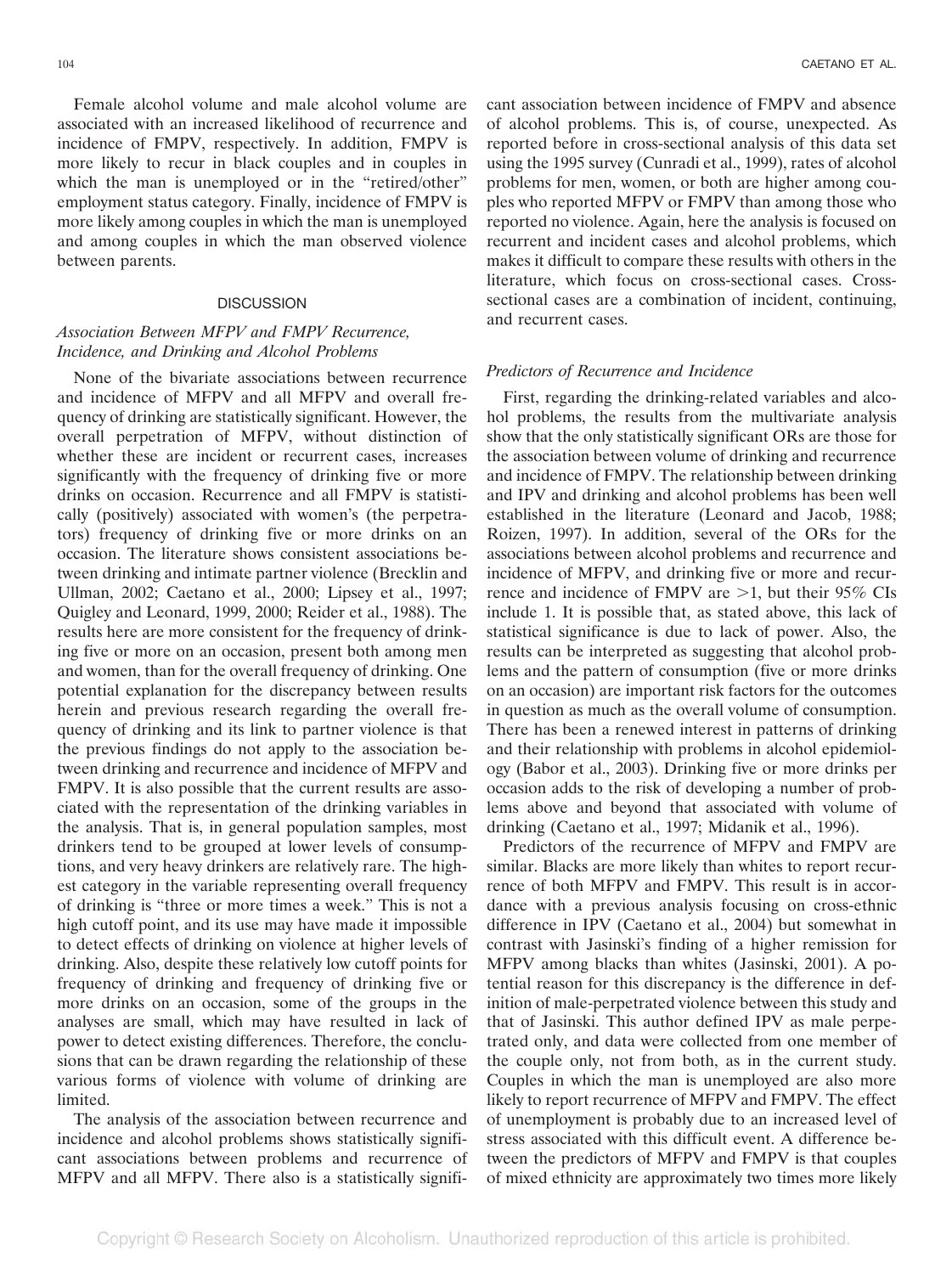than white couples to report recurrence of FMPV. However, although this OR is elevated, it is not statistically significant. It is possible that because of their mixed ethnic status, these couples are subjected to increased stress within and outside the household and thus are more likely to be in relationships in which violence occurs.

Couples in which men or women report severe childhood physical abuse are also more likely to report recurrence of MFPV. The long-lasting effect of childhood physical abuse in perpetuating the "cycle of violence" in intimate relationships has been discussed in the literature (Dutton, 1998; Margolin and John, 1997; Widom, 1989). The woman's younger age is also associated with the occurrence of FMPV. This is because older age may bring potential decline in physical strength or increased conformity with society's mores (Caetano et al., 2000; Cunradi et al., 2000; Suitor et al., 1995)

The factors of risk for incidence of MFPV are Hispanic ethnicity, cohabitation, male observation of parental violence during childhood, and male impulsivity. Factors of risk for the incidence of FMPV other than the volume of drinking discussed above include male observation of parental violence. These predictors therefore are specific to each of these two types of violence, underlining the difficulty in making general statements about predictors of IPV in the general population. The associations of incidence with observation of parental violence and childhood physical abuse show once again the importance of these variables in the "cycle of violence," which appears through links with recurrence of IPV or incidence. The association of Hispanic ethnicity and incidence of MFPV is interesting because it indicates the appearance of this type of violence at a later time in Hispanic couples' relationships. This is because the appearance of these incident cases happens 5 years after the initial 1995 cross-sectional survey of the project being reported herein.

In conclusion, although the course of MFPV and FMPV in the community seems to be similar, predictors of some of its main characteristics such as remission and incidence vary. That the recurrence of both MFPV and FMPV is higher among blacks than whites and that the incidence of MFPV is higher among Hispanics than whites identify IPV as an important area of health disparity between these two minority ethnic groups and whites. This disparity should be addressed by renewed prevention efforts aimed at the primary and secondary prevention of IPV among black and Hispanic couples.

#### *Strengths and Limitations*

This study has several strengths. It collected information on IPV from both partners, which enhances the probability of identification of spousal violence (Stets and Straus, 1995; Szinovacz and Egley, 1995). Bilingual interviews were conducted, and oversampling of blacks and Hispanics allowed for ethnic group–specific analyses. The longitudinal design allows for the assessment of incidence and recurrence of violence. Limitations are that data collection took place at two points in time and covered the 12 months before the survey interview. Thus, life-course or information pertaining to the entire 5-year interval between baseline and follow-up are not available. Other limitations of the study are that 15% of the eligible couples at baseline refused to participate. At follow-up, the proportion of originally eligible couples who were not interviewed was 28%. Selection biases may be present if in 1995 or 2000 nonparticipating couples were more likely to have experienced IPV. Also, the analyses did not consider the frequency of assaults and psychological violence and did not differentiate couples with reciprocal violence from those in which the violence was perpetrated by men or women only. Finally, analysis of MFPV and FMPV on the basis of a sample of intact couples may underestimate this violence in the general population because couples who separated as a result of IPV are not included in the analysis.

## **REFERENCES**

- Babor T, Steinberg K, Zweben A, Cisler R, Stout R, Tonigan JS, Anton RF, Allen JP (2003) Treatment effects across multiple dimensions of outcome, in *Treatment Matching in Alcoholism* (Babor T, Del Boca FK, Babor TF eds), pp 150-165. Cambridge University Press, New York.
- Brecklin LR, Ullman SE (2002) The roles of victim and offender alcohol use in sexual assaults: results from the National Violence Against Women survey. J Stud Alcohol 63:57-63.
- Caetano R, Cunradi C, Schafer J, Clark C (2000) Intimate partner violence and drinking patterns among white, black and Hispanic couples in the U.S. J Subst Abuse 11:123–138.
- Caetano R, Ramisetty-Mikler S, Field CA (2004). Unidirectional and bi-directional intimate partner violence among White, Black and Hispanic couples in the U.S. Violence Vict, in press
- Caetano R, Ramisetty-Mikler S, McGrath C (2003) Non-respondents characteristics in a U.S. national longitudinal survey on drinking and intimate partner violence. Addiction 98:791–797.
- Caetano R, Schafer J, Cunradi C (2001) Alcohol-related intimate partner violence among white, black and Hispanic couples in the United States. Alcohol Res Health 25:58 – 65.
- Caetano R, Tam T, Greenfield TK, Cherpitel C, Midanik LT (1997) DSM-IV alcohol dependence and drinking in the U.S. population: a risk analysis. Ann Epidemiol 7:542–549.
- Cunradi C, Caetano R, Clark C, Schafer J (1999) Alcohol-related problems and intimate partner violence among white, black and Hispanic couples in the U.S. Alcohol Clin Exp Res 23:1492–1501.
- Cunradi C, Caetano R, Clark C, Schafer J (2000) Neighborhood poverty as a predictor of intimate partner violence among white, black and Hispanic couples in the US: a multilevel analysis. Ann Epidemiol 10:297–308.
- Dawson DA, Room R (2000) Towards agreement on ways to measure and report drinking patterns and alcohol-related problems in adult general population surveys: the Skarpo conference overview. J Subst Abuse 12:1–21.
- Dutton DG (1998) *The Abusive Personality: Violence and Control in Intimate Relationships.* University of British Columbia, Vancouver.
- Feld SL, Straus MA (1995) Escalation and Desistance from wife assault in marriage, in *Physical Violence in American Families: Risk Factors and Adaptations to Violence in 8,145 Families* (Straus MA, Gelles RJ eds), pp 489 –503. Transaction Publisher, New Brunswick, NJ.